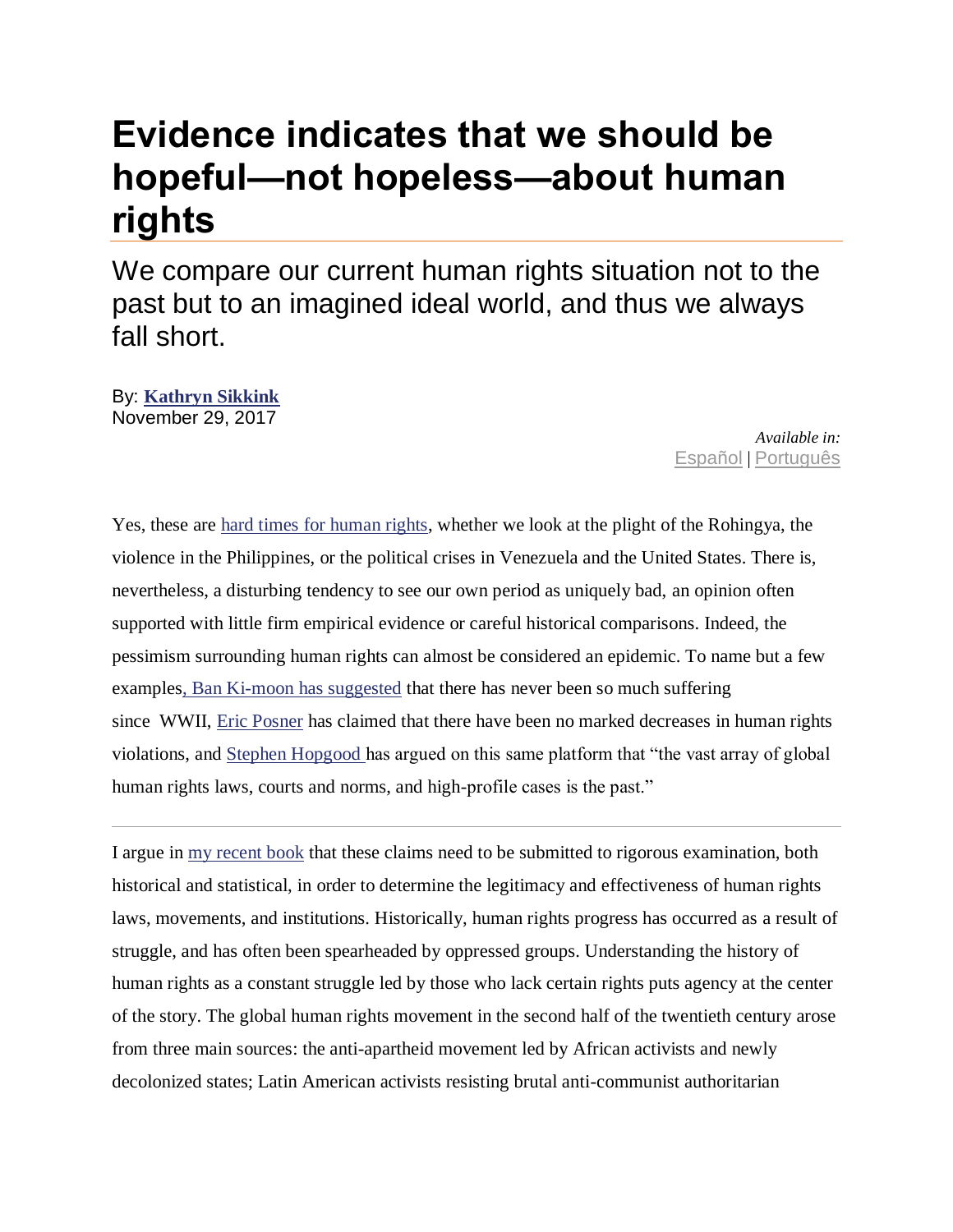regimes; and the Helsinki movements in the former USSR and Eastern Europe—all, of course, working together with their allies in the developed world. This whole period was a hard time for human rights. The success of human rights in these areas is thus all the more noteworthy, and is also instructive for our perceptions of human rights progress today.

## By their very definition, human rights are needed when things are bad.

By their very definition, human rights are needed when things are bad. I worked at a small human rights organization, the Washington Office for Latin America (WOLA) in the early 1980s, at what is now seen by some as the golden age of human rights activism. At the time, we never felt like human rights goals were easily within our reach. How could we, when the Argentine government was disappearing [thousands of its citizens;](https://www.theguardian.com/lifeandstyle/2014/dec/27/child-argentinas-disappeared-new-family-identity) the Salvador government, with the heavy support of US government training and money, was killing US nuns and massacring its own citizens in places like [El Mozote;](https://www.thenation.com/article/remembering-el-mozote-the-worst-massacre-in-modern-latin-american-history/) and the [Khmer Rouge was carrying out a](https://www.hmh.org/ed_genocide_cambodia.shtml)  [genocide](https://www.hmh.org/ed_genocide_cambodia.shtml) ignored by much of the world? The period between the end of the Cold War and the start of the so-called war on terror has likewise been identified as a high point for consensus on human rights norms, yet it was during this period when mass atrocities were perpetrated in both the Balkans and in Rwanda.

The fact that the fight for human rights has always faced significant opposition should not discourage us. The longer history of human rights offers a positive message that can help sustain us in the context of our current struggles. In Evidence for Hope, I explore what changes have taken place over time, using the best data I can find on what many of us would agreed to be good measures of diverse human rights. Looking carefully, issue by issue, at data on human rights trends over time, we see that some situations are worsening—such as the absolute number of refugees displaced by war, or economic inequality within many countries.Human rights activists are also rarely popular in the countries where they work. Repressive governments especially have a long history of attacking and vilifying human rights groups. Human rights organizations often defend the rights of unpopular minorities such as political leftists in Latin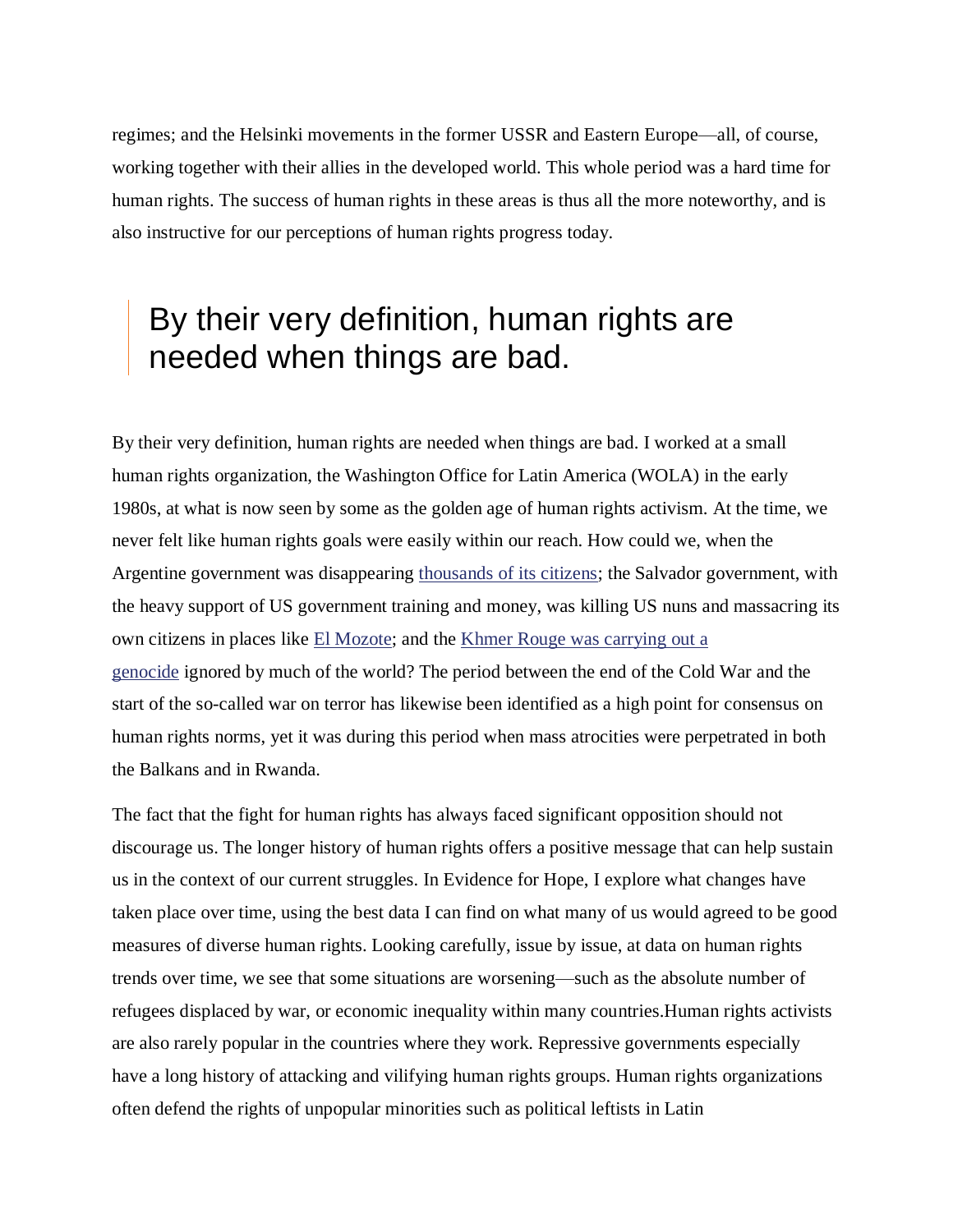America, <u>[refuseniks](http://www.yivoencyclopedia.org/article.aspx/Refuseniks)</u> in the former USSR, the Roma in Europe, and transgender people in the US. Another way to think of this is that human rights demands tend to be counter-majoritarian. Majorities in places like Hungary, for example, are trampling on the rights of their Roma minorities, and groups like the [Hungarian Civil Liberties Union](https://tasz.hu/en) don't win popularity by defending their rights. One shouldn't go into human rights work expecting to win majority acclaim, or avoid hard times.

But there are many more upward trends, including a decline in genocide, a shrinking number of people killed in war, decreasing use of the death penalty, and improvements in poverty, infant morality, and life expectancy, as well as advances in gender equality, the rights of sexual minorities, and the rights of people with disabilities. I use this history and data to tell not a triumphalist history, but what [Albert Hirschman](http://onlinelibrary.wiley.com/doi/10.1111/j.1467-7660.2008.00487.x/abstract) would call a "possibilist" one, focusing not on what was probable, but on what, with commitment and struggle, was eventually possible.

So why is it that so many people believe human rights violations in the world are getting worse rather than better? The short answer is that we think the world is worse off because we care more and know more about human rights than ever before. The media and human rights organizations have drawn our attention to an increasingly wide range of rights violations around the world. Their success in doing so sometimes inadvertently causes people to think that no human rights progress is occurring. Pessimism is also derived from a method employed by human rights activists and scholars that I call "comparison to the ideal"—we compare our current situation not to the past but to an imagined ideal world, and thus we always fall short.

The stakes in this human rights debate are high. Where it has occurred, human rights progress is not at all inevitable, but rather contingent on continued commitment and effort. Some fear that if they admit there has been progress, people will grow complacent and disengaged. But excessive pessimism can be even more devastating. As community organizer [Saul Alinsky](https://www.vox.com/2014/10/6/6829675/saul-alinsky-explain-obama-hillary-clinton-rodham-organizing) reminded activists decades ago, pessimism and anger are not sufficient to maintain motivation over time; you also need to have hope and to believe that you can make a difference.

Knowing more specifically how to make a difference gives people the energy to keep working. The empirical research is not unified or simple, but using the best data at our disposal, my research has led me to have a bias for hope based not on optimism, but on reasoned evaluation of